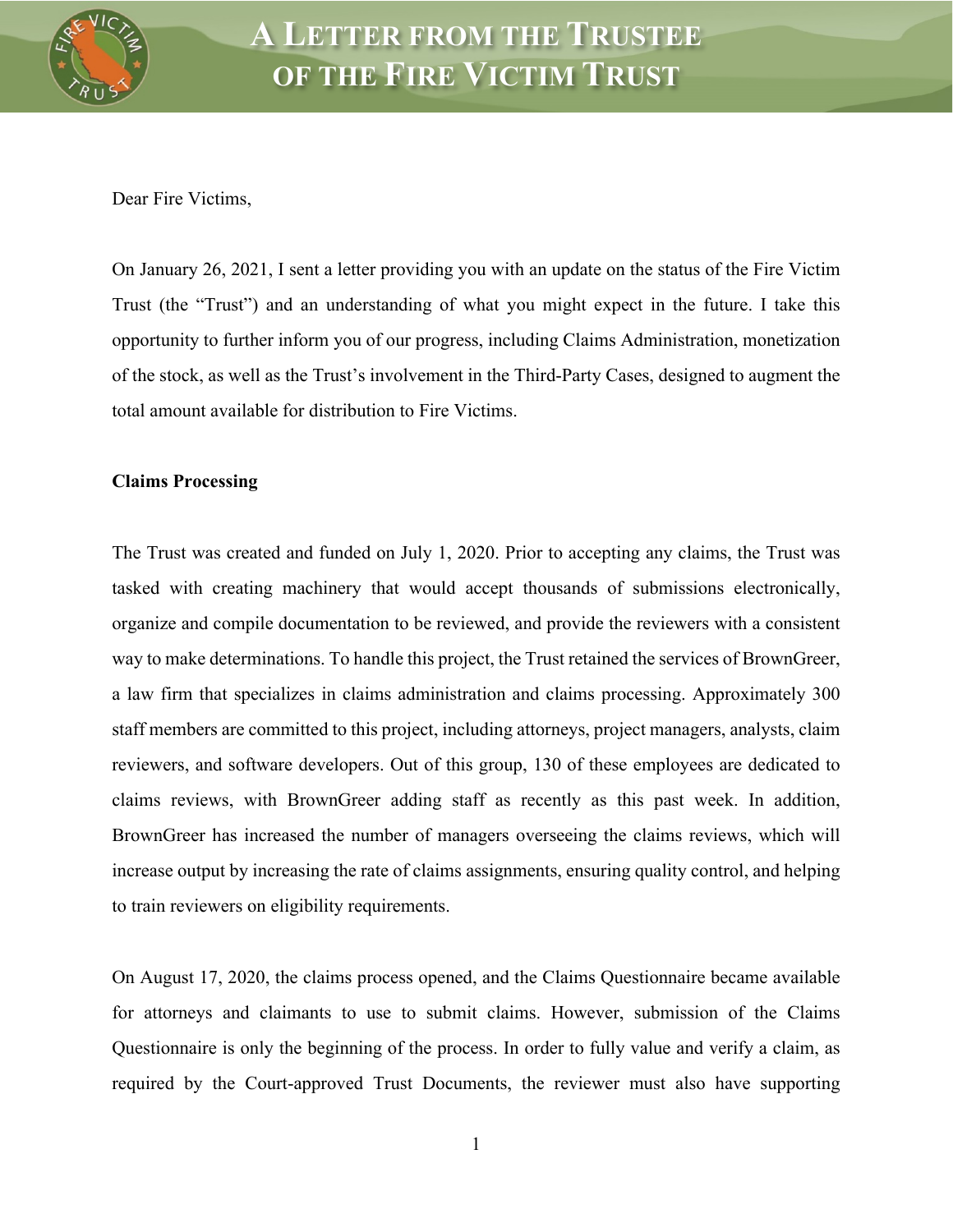documentation, which can include proof of residence, content inventories, construction estimates, tree or landscaping estimates, insurance information, photos, videos or medical records. A submitted claim must be identified as complete, including all necessary supporting documents, before it can be reviewed. The Trust has no ability to independently gather information related to a claim and must therefore rely upon the sufficiency and timely submission of material provided to the Claims Administrator by the claimant herself, or, if the claimant is represented by an attorney, by claimant's counsel.

To date, the Trust has received 40,000 Claims Questionnaires representing over 70,000 claimants and approximately *250,000* individual claims. Roughly 27 million pages of materials have been received by the Claims Administrator and must be reviewed so that the circumstances of each claim can be fully evaluated.

The damage categories eligible for payment are claims for real property, including forestry and landscaping, personal property, personal or business income loss, out-of-pocket expenses, wrongful death, bodily personal injury, emotional distress and other injuries. Claimants may make claims for each category of loss which they have suffered. For example, some claimants have made multiple claims within one damage category, multiple claims across several damage categories or multiple claims in every damage category. Because each of the claims involves unique circumstances, every claim must be individually assessed and valued by a reviewer, and the entire claim, including each of the damage categories claimed, must be reviewed, approved and finalized before any notice of determination can be sent.

The Trust regularly receives inquiries from claimants regarding when payments will be made. Understandably, you have suffered with the devastating effects of these disasters for many years and are anxious to receive a recovery after so much time has already passed. Although it may seem that this process is moving slowly, it is actually much more efficient when compared to the court system. Plagued by COVID-19 and heavy dockets, it can take years for a civil case such as those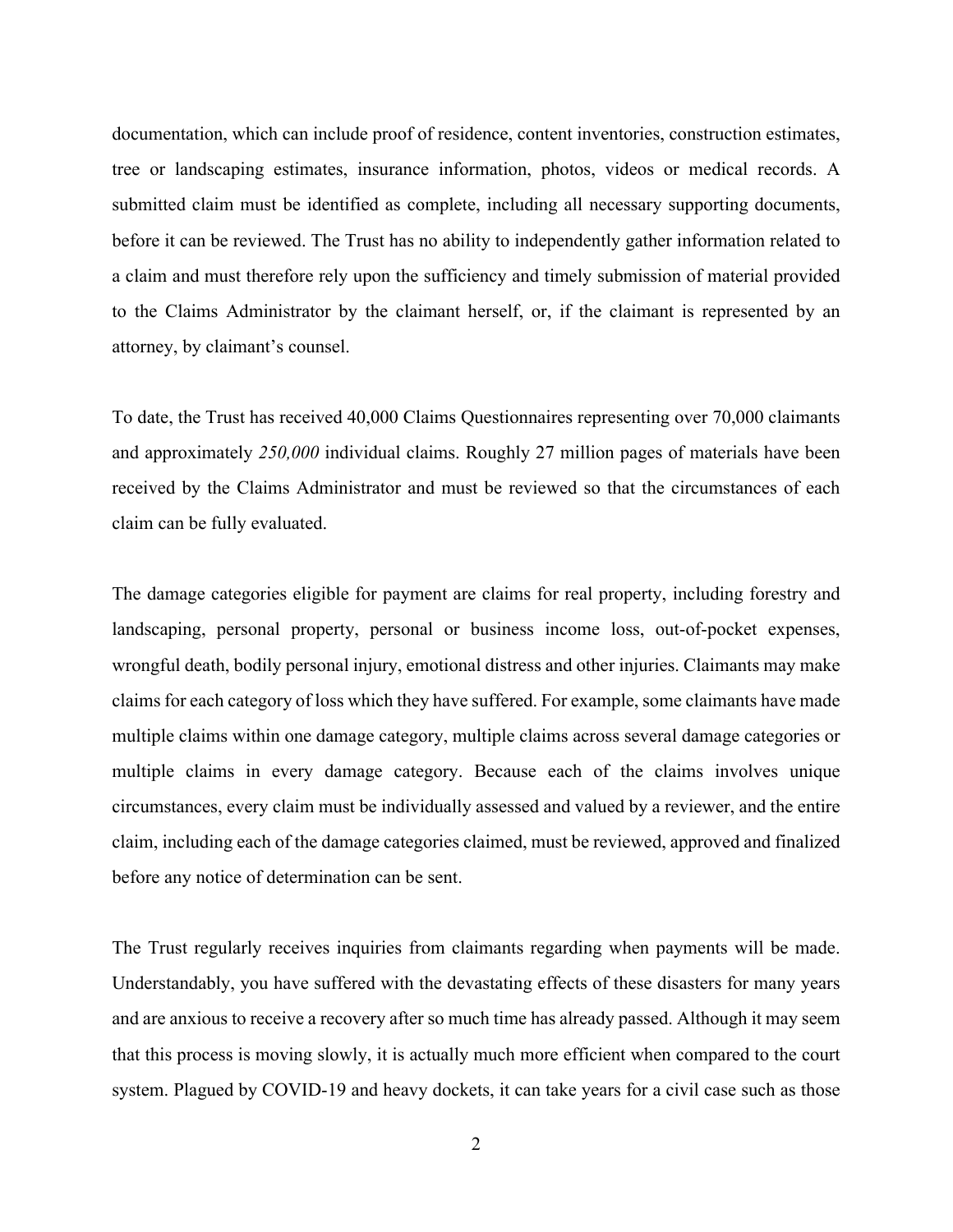that the Trust is administering to wind its way through San Francisco or Alameda county courts. Some of the cases now appearing on the court trial calendar have been on file for over five years. If a plaintiff were to file a Complaint in the court today, it is possible that it would take even longer to be heard, given the impacts of the pandemic. Even if a plaintiff did try a case to verdict today, it is likely that a post-verdict appeal would take two to four additional years to completion.

Alternatively, the Trust, which has only been funded since July 2020 and only started accepting Claims Questionnaires in August 2020, has already started to make payments to Fire Victims. As of November 23, 2020, the Trust responded to victims who were vulnerable and struggling because of the fires and impacted even more by the COVID-19 crisis by issuing Preliminary Payments of up to \$25,000. As of today, the Trust has issued 7,364 Preliminary Payments for a total of \$95,523,500 paid to victims. The Trust continues to review and respond to those requests on a rolling basis.

In addition, as of March 15, 2021, the Trust began distributing the first round of *pro rata* payments toward satisfying the claims of individuals and families who suffered losses in the 2015 Butte Fire, 2017 North Bay Fires and 2018 Camp Fire. The initial *pro rata* payment is 30% of the total approved and accepted claim amount. As of today, the Trust has issued 183 *pro rata* payments, totaling \$45,816,527. In all, the Trust has issued payments totaling \$141,340,027 to Fire Victims. Notices of payments, which began being issued to claimants on February 15, 2021, continue to be issued daily and payments are made on a twice monthly basis, on the 15<sup>th</sup> and last day of the month.

To put the magnitude of our undertaking in perspective, assume each claim took only one hour of a reviewer's time to process and approve, and further assume there are 2,000 working hours per reviewer per year (forty hours times fifty weeks). The 250,000 claims would require 125 reviewer work years to complete. By devoting resources effectively, we expect to review all claims within months, not years.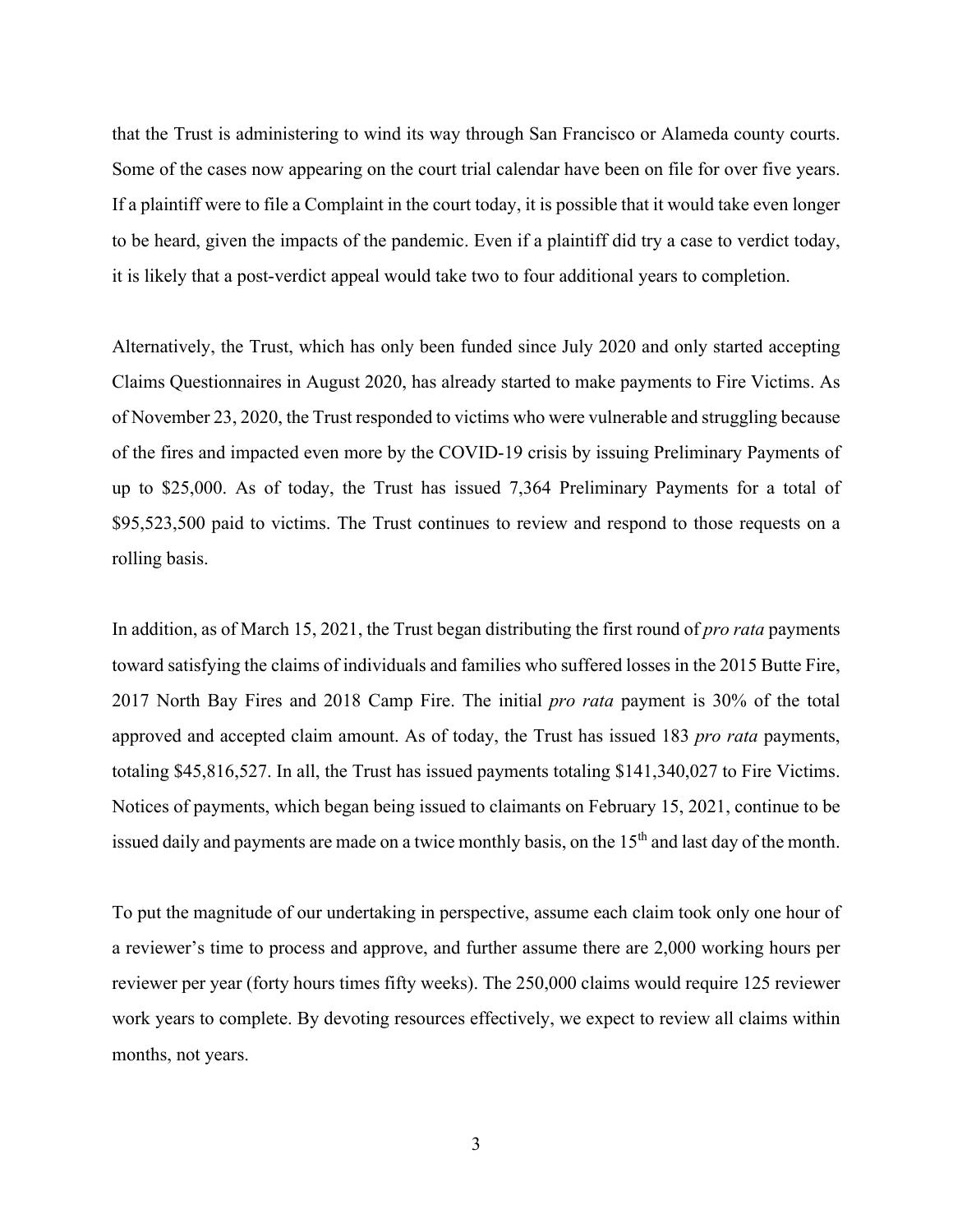Although these numbers seem daunting, the Trust has and will continue making payments twice per month on all claims that are fully submitted, reviewed and eligible. While this effort may seem to be progressing slower than anticipated, the Trust anticipates that as more supporting documents are provided, a greater number of claims will become complete allowing them to be reviewed and more payments made.

## **Monetization of PG&E Stock**

As you know, the Trust holds approximately 478 million shares of PG&E Stock and one of my duties as Trustee is to monetize these shares in the best interests of the Fire Victims. As such, I have been working closely with Trust advisors regarding the sale of PG&E Stock. This matter has involved some complexity: PG&E sought and obtained from the IRS a Private Letter Ruling so that it could make a significant tax election which benefits the Trust. This is the "Grantor Trust Election" and this election provides the necessary foundation for the Trust to sell PG&E Stock without federal or state taxes being imposed in connection with a stock sale. Without this "Grantor Trust Election," the Trust would be subject to a 37% federal income tax and an 8.84% California state income tax on its gain from the sale of PG&E Stock to the extent the stock is sold at a value higher than its value on the Effective Date.

The benefit of the Grantor Trust Election using illustrative numbers follows:

The Trust acquired the PG&E Stock with a fair market value (i.e., tax basis) of roughly \$9 per share. If the Trust were to sell the PG&E Stock at \$11 per share without the Grantor Trust Election, it would be subject to tax on the \$2 per share gain. Because the Trust currently has approximately 478 million shares of PG&E Stock, the tax cost to the Fire Victims would be over \$400 million based on these assumptions. If the Grantor Trust Election is made, and the PG&E Stock is disposed of in accordance with necessary steps, the Trust would pay **no tax** on the same assumed facts.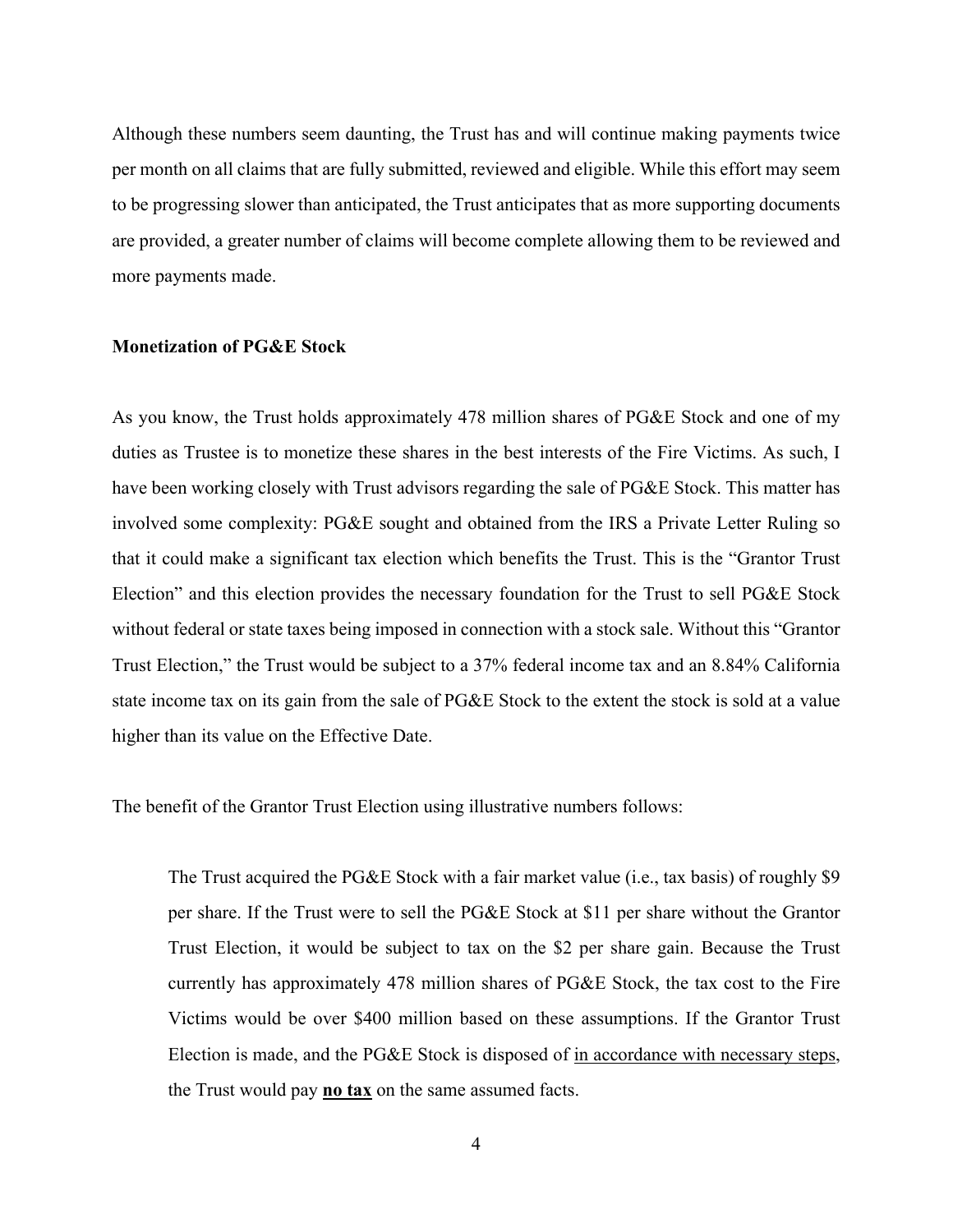The complexity that we have been working on recently involves the "necessary steps" to monetize the stock. Basically, before the Trust sells any of its existing PG&E Stock, it must exchange those shares with PG&E (in a one-for-one exchange) and then sell the exchanged shares. Economically, this is neutral to the Trust, but it allows for the income tax result we desire.

Because an exchange transaction of this type is not routine, I determined that it was prudent to seek the order of the Bankruptcy Court to proceed with these "necessary steps" which are detailed in an "Exchange Transaction Agreement" with PG&E. We intend to file with the Bankruptcy Court and post on the Fire Victim Trust website the Exchange Transaction Agreement, when finalized.

I have sought and obtained the consent of the Trust Oversight Committee on this matter. And, I have stated in a declaration to the Bankruptcy Court that the execution of the Exchange Transaction Agreement on behalf of the Trust is in the best interests of Fire Victims and is consistent with the Plan, Confirmation Order and Trust Documents. The hearing on this matter is set for April 28, 2021 before the Bankruptcy Court, and I will keep you updated on developments.

## **Third-Party Litigation**

When the Trust was created, in addition to cash and stock, it was assigned the right to pursue legal claims held by PG&E before the bankruptcy. This includes a derivative claim against the former officers and directors of PG&E in connection with their failure to assess and take appropriate action to manage the wildfire risk.

The Trust has also begun to prosecute claims regarding third-party liabilities arising from the subject fires. These third-party claims involve individual and corporate contractors allegedly responsible for failing to maintain vegetation, trees, lines, poles and other PG&E equipment consistent with rules and regulations intended to prevent wildfires.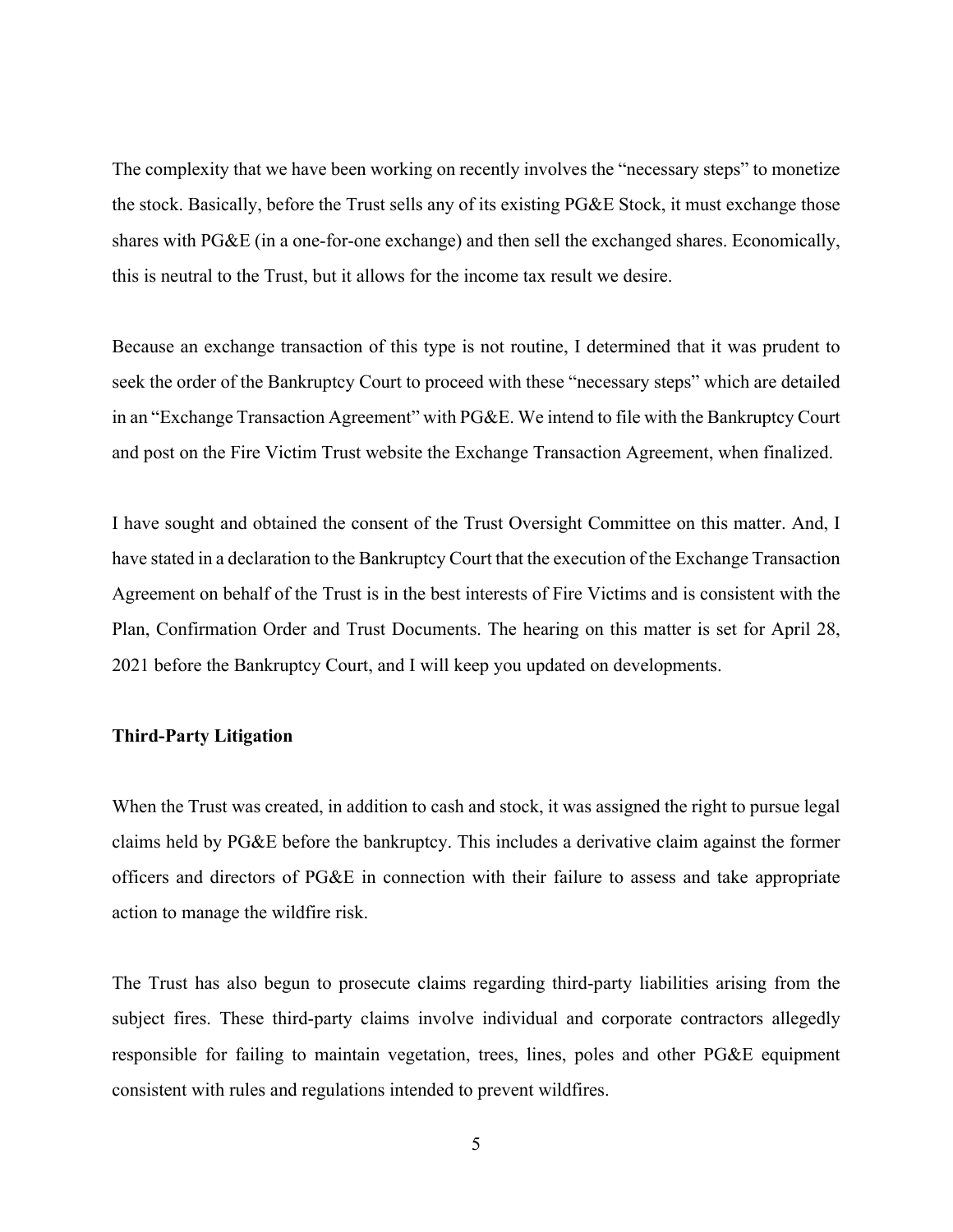These cases are in their early stage and I will keep you informed as they develop and progress.

## **Additional Trustee Obligations**

As Trustee, I am also obligated to monitor the activities of PG&E as it might relate to its stock price. One arena that is particularly sensitive is the California Public Utilities Commission ("CPUC"). The Trust has employed an experienced law firm to represent it before the CPUC. Significant hearings took place in December 2020 and January/February of this year regarding rate payer issues and PG&E's request to issue recovery bonds of \$7.5 billion in order to retire outstanding short-term debt and accelerate a final cash payment to the Trust. While the prospects for all of the above appear favorable, a final decision is due May 6, 2021. Obviously, no one can predict the future or outguess the stock market. These developments, however, may seem favorable to PG&E's stock price.

Finally, as Trustee, I am fully aware of my obligation to minimize the cost of administration while increasing the speed and fairness of payments. This is a daunting challenge. In my career, I have served as Court-Appointed Special Master in numerous large-claim processes. In most, the average cost of administration ran between two and four percent. That cost was generally covered by the return on investment of the proceeds of the settlement pending distribution. The Trust Documents mandate the proceeds be invested in government securities, which now are averaging 1.7 basis points and thus, do not come close to covering the cost incurred in the administration of the Trust. My goal is to keep the cost of administration below or as close to one percent as possible. I continually balance the need for personnel to assist in the resolution process against the cost, which reduces the corpus of the Trust. A detailed accounting of all the Trust expenses through December 31, 2020 will be filed with the Court later this month, along with an update on claim payments.